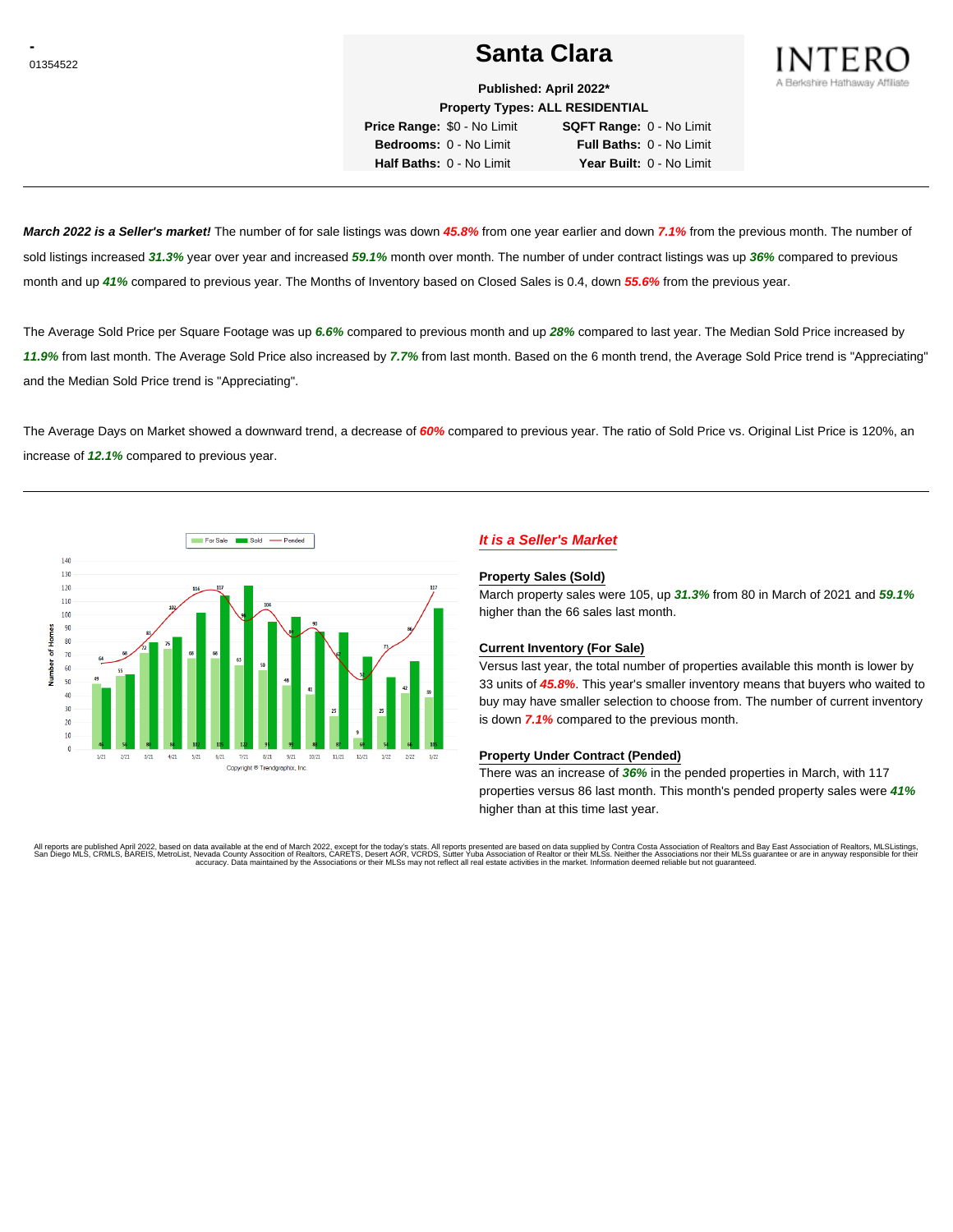# <sup>01354522</sup> **Santa Clara**



**Published: April 2022\***

**Property Types: ALL RESIDENTIAL**

**Price Range:** \$0 - No Limit **SQFT Range:** 0 - No Limit

**Bedrooms:** 0 - No Limit **Full Baths:** 0 - No Limit **Half Baths:** 0 - No Limit **Year Built:** 0 - No Limit

# **The Average Sold Price per Square Footage is Appreciating\***

The Average Sold Price per Square Footage is a great indicator for the direction of property values. Since Median Sold Price and Average Sold Price can be impacted by the 'mix' of high or low end properties in the market, the Average Sold Price per Square Footage is a more normalized indicator on the direction of property values. The March 2022 Average Sold Price per Square Footage of \$1146 was up **6.6%** from \$1075 last month and up **28%** from \$895 in March of last year.

\* Based on 6 month trend – Appreciating/Depreciating/Neutral





# **The Days on Market Shows Downward Trend\***

The average Days on Market (DOM) shows how many days the average property is on the market before it sells. An upward trend in DOM trends to indicate a move towards more of a Buyer's market, a downward trend indicates a move towards more of a Seller's market. The DOM for March 2022 was 8, the same as last month and down **60%** from 20 days in March of last year.

# **The Sold/Original List Price Ratio is Rising\*\***

The Sold Price vs. Original List Price reveals the average amount that sellers are agreeing to come down from their original list price. The lower the ratio is below 100% the more of a Buyer's market exists, a ratio at or above 100% indicates more of a Seller's market. This month Sold Price vs. Original List Price of 120% is up **1.7%** % from last month and up from **12.1%** % in March of last year.

\* Based on 6 month trend – Upward/Downward/Neutral

\*\* Based on 6 month trend - Rising/Falling/Remains Steady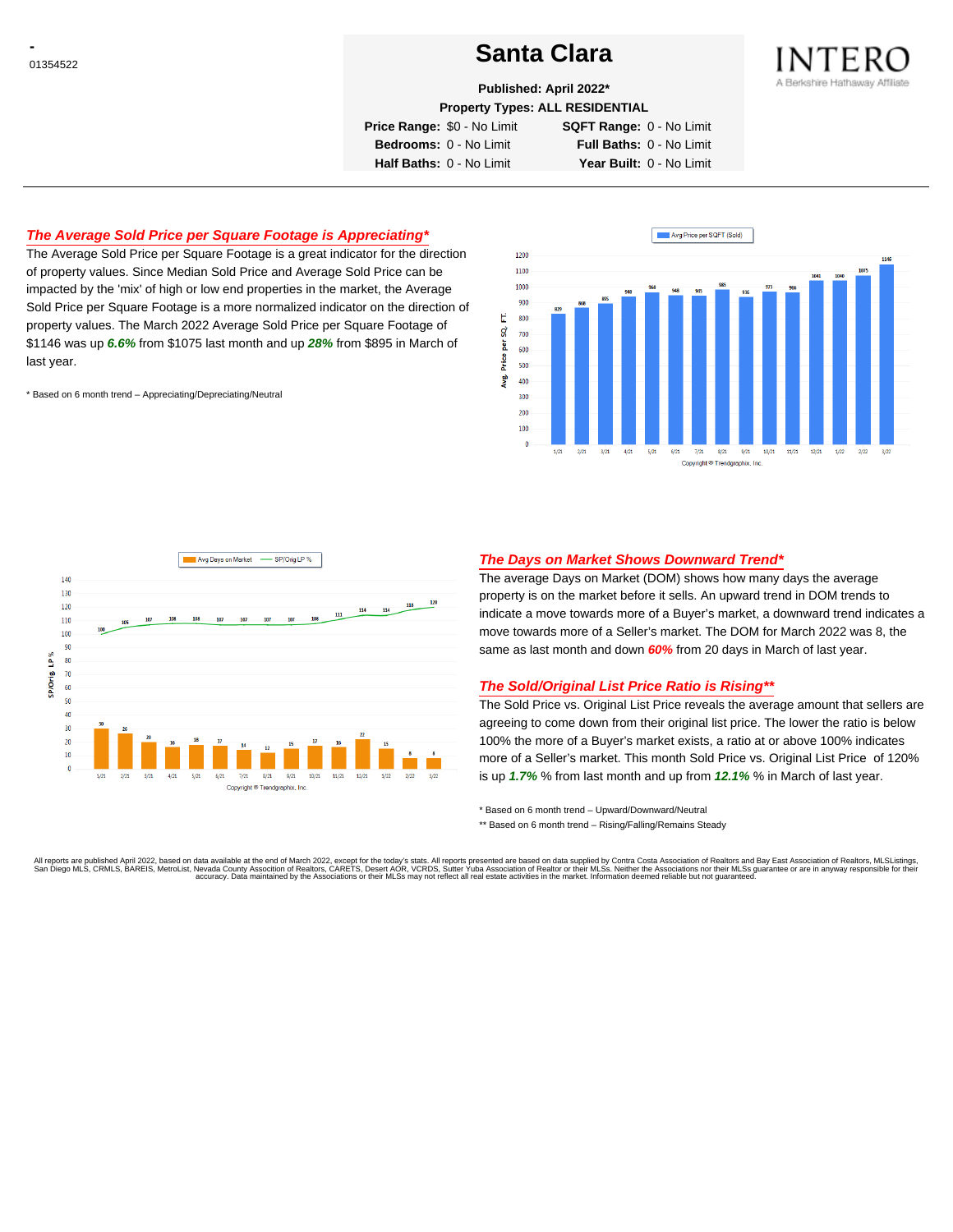# <sup>01354522</sup> **Santa Clara**



## **Published: April 2022\***

**Property Types: ALL RESIDENTIAL**

**Price Range:** \$0 - No Limit **SQFT Range:** 0 - No Limit

**Bedrooms:** 0 - No Limit **Full Baths:** 0 - No Limit **Half Baths:** 0 - No Limit **Year Built:** 0 - No Limit

**The Average For Sale Price is Appreciating\***

The Average For Sale Price in March was \$1,500,000, up **25.9%** from \$1,191,000 in March of 2021 and up **11.4%** from \$1,347,000 last month.

# **The Average Sold Price is Appreciating\***

The Average Sold Price in March was \$1,616,000, up **18.2%** from \$1,367,000 in March of 2021 and up **7.7%** from \$1,501,000 last month.

# **The Median Sold Price is Appreciating\***

The Median Sold Price in March was \$1,700,000, up **22.9%** from \$1,383,000 in March of 2021 and up **11.9%** from \$1,519,000 last month.

\* Based on 6 month trend – Appreciating/Depreciating/Neutral





# **It is a Seller's Market\***

A comparatively lower Months of Inventory is more beneficial for sellers while a higher months of inventory is better for buyers.

\*Buyer's market: more than 6 months of inventory Seller's market: less than 3 months of inventory Neutral market: 3 – 6 months of inventory

## **Months of Inventory based on Closed Sales**

The March 2022 Months of Inventory based on Closed Sales of 0.4 was decreased by **55.6%** compared to last year and down **31.4%** compared to last month. March 2022 is Seller's market.

### **Months of Inventory based on Pended Sales**

The March 2022 Months of Inventory based on Pended Sales of 0.3 was decreased by **69.2%** compared to last year and down **41%** compared to last month. March 2022 is Seller's market.